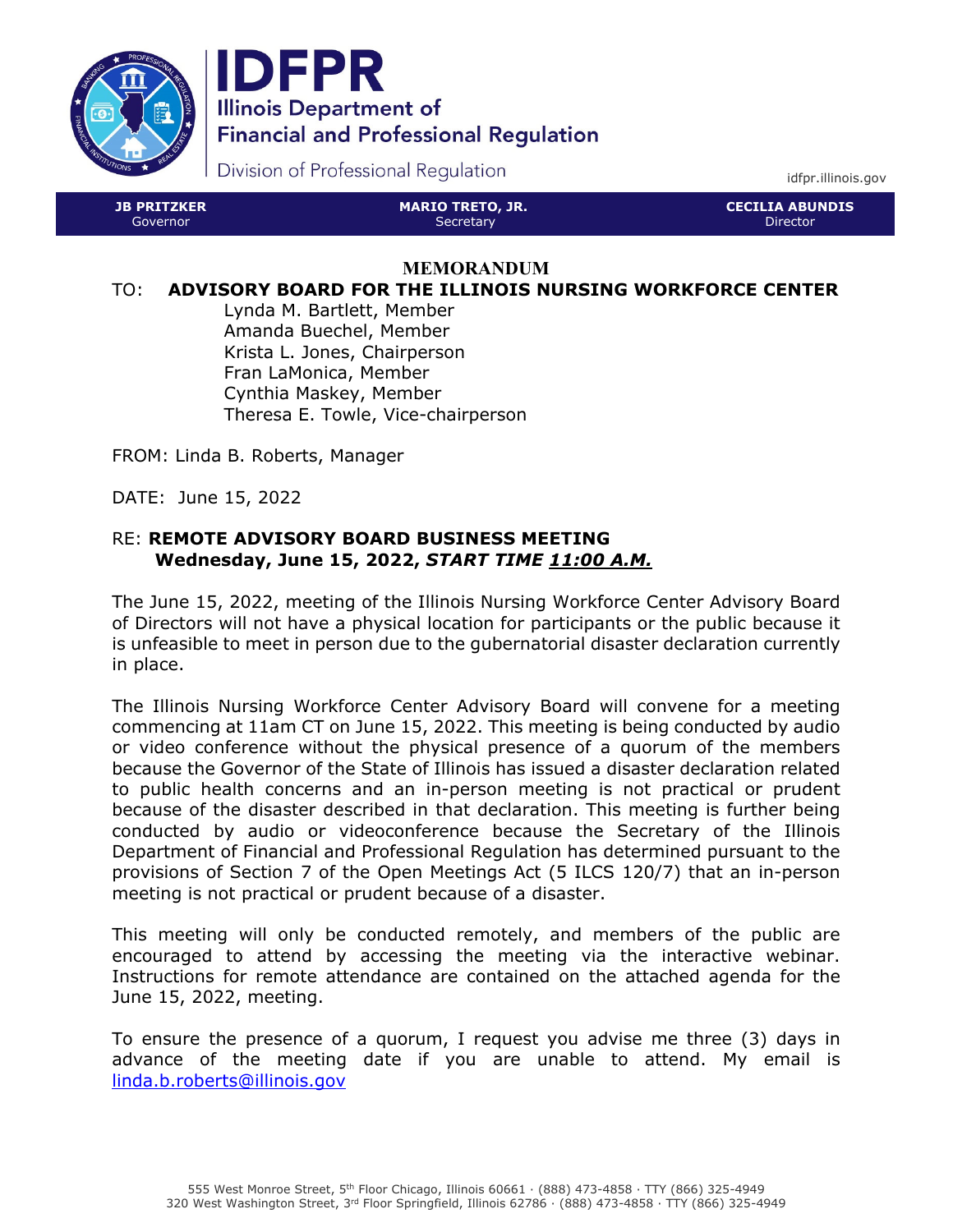You can attend virtually through WebEx by accessing the meeting link:

**Join from the meeting link**  https://illinois.webex.com/illinois/j.php?MTID=m182ddb566053cd7755cb5cfc16760828

#### **Join by meeting number**

Meeting number (access code): 2467 281 5423

Meeting password: tFPxuj3jE28

**Tap to join from a mobile device (attendees only)**

+1-312-535-8110,,24672815423## United States Toll (Chicago)

+1-415-655-0002,,24672815423## US Toll

#### **Join by phone**

+1-312-535-8110 United States Toll (Chicago)

+1-415-655-0002 US Toll

Global call-in numbers

#### **Join from a video system or application**

Dial 24672815423@illinois.webex.com

You can also dial 173.243.2.68 and enter your meeting number.

## **The Illinois Nursing Workforce Center Advisory Board Agenda**

## **I. Call to Order, Rules of Conduct, Introductions**

- 1. Rules:
	- Mute, all participants will be placed on mute when the meeting begins
	- Unmute yourself when it is your time to present or when you wish to speak
- **II. Declaration of a Quorum**

### **III. Approval of Minutes (Action)**

1. Approval of the April 13, 2022, Illinois Nursing Workforce Center Advisory Board meeting minutes

### **IV. Announcements**

- 1. COVID-19 Illinois Department of Public Health (IDPH) update
- 2. National Forum of State Nursing Workforce Centers: Swing for the Fences! Changing the Nursing Workforce Game; Bellagio Hotel, Las Vegas, Nevada, June 20-22, 2022
- 3. National Black Nurses Association conference: Bridging the Gap of Social Injustice and Health Disparities through Excellence in Nursing, Practice, Education, and Research, July 26-31, 2022; The Hilton, Chicago, Illinois.

### **V. New Business**

# 1. **IBHE FY21 Nurse Educator Fellows**

- Remarks by: IBHE Executive Deputy Director Stephanie Bernoteit, Ed.D., and IDFPR Division of Professional Regulation Director Cecilia Abundis
- Presentations by FY22 Illinois Board of Higher Education (IBHE) Nurse Educator Fellows
- Questions, answers, discussion

# **Break – short ten (10) minute break**

### **VI. Old Business**

- 1. Robert Wood Johnson Foundation (RWJF): Future of Nursing 2020-2030: Charting a Path to Achieve Health Equity
	- May 18 *Campaign for Action* Summit meeting
	- Other RWJF initiatives, projects